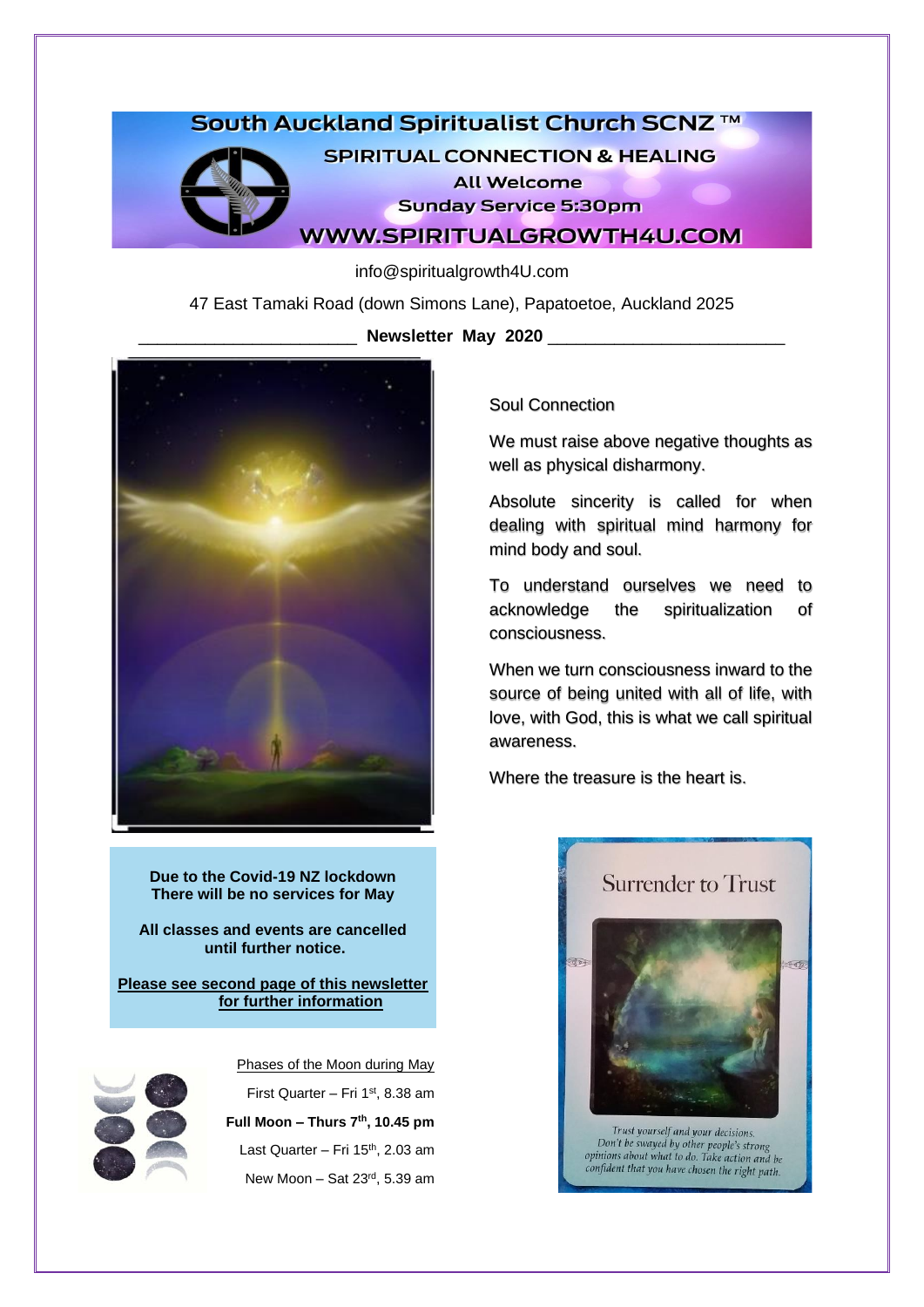# **To all members and friends of the South Auckland Spiritualist Church**

Our leaders' team met electronically to further discuss the re-opening of our church, however, as re-opening can only be considered when the country moves to Covid Alert Level 2, the focus turned to identifying the changes we will need to institute when the time arrives.

Under Level 2, the aim is to REDUCE the transmission of the virus, and the main points that concern us as a church community are:

- further restrictions on mass gatherings
- physical distancing, and
- the vulnerable those over 70 years old or with pre-existing conditions

Clearly, the health & safety of all those onsite must be a primary concern, so using the recommended official guidelines, we will implement the following changes:

- space the chairs 1 meter apart, and provide hand-sanitizers and wipes for use
- no longer provide a cuppa at the end of the service.
- require each one who attends the church to:
	- (a) provide name, phone number and email address for our contact-tracing register
	- (b) maintain nil physical contact with anyone outside their bubble
	- (c) adhere to the highest standards of hygiene and
	- (d) bring their own bottle of water, if required.

Once Level 2 is reached, we will take the time to prepare the church and reinstate the classes and all other calendar activities. At this stage, the very earliest we see the church opening is early June, but we will advise the exact date as soon as we confirm it.

Our team will come together again on June 3, and if this item is still on the agenda, we will send a further update at that point.

Divine Love and Light for ourselves and to all humankind at this time

Karena President

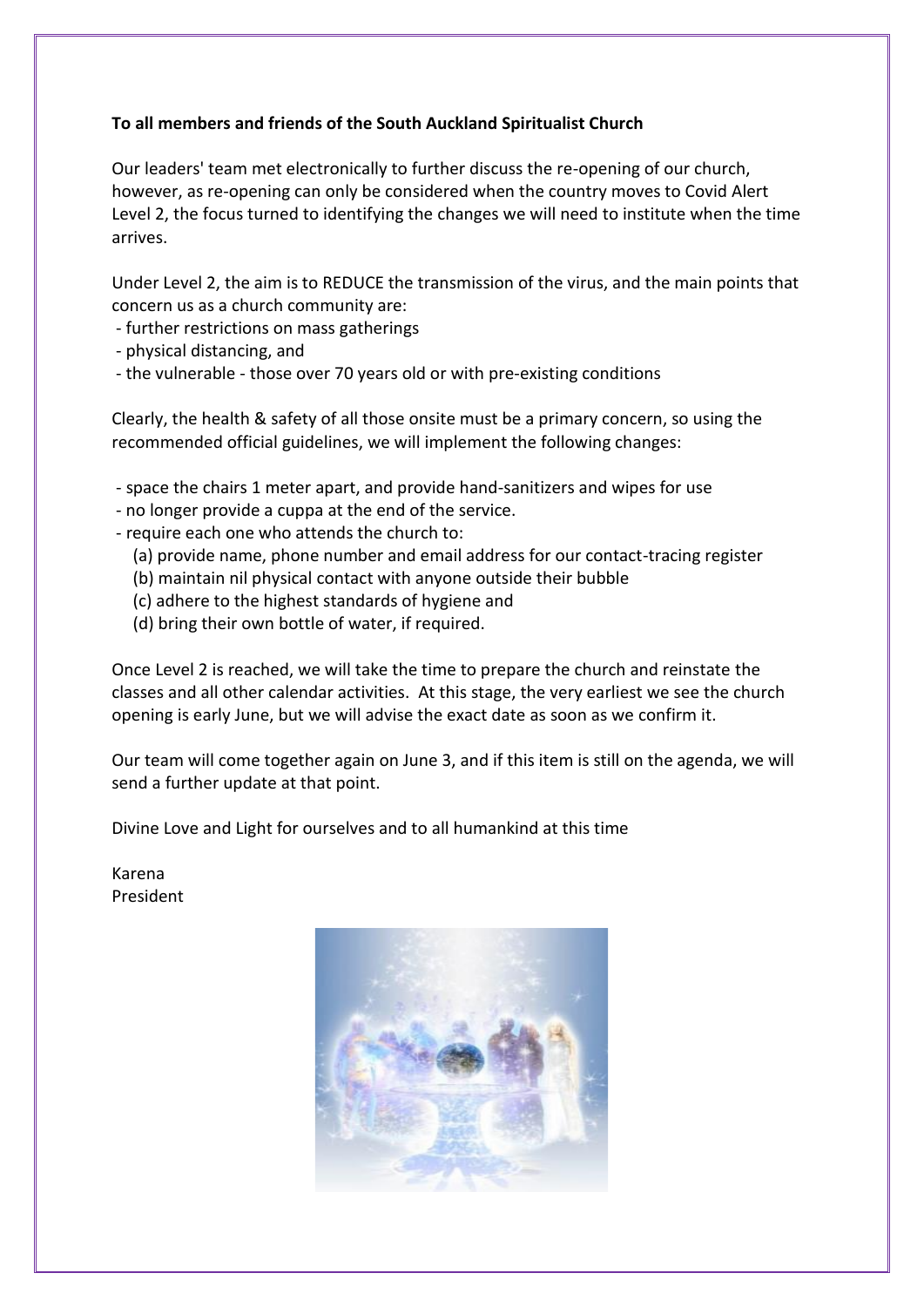#### The following is an excerpt from the book;



## Higher Companions –

"Maybe we could have lunch," I heard a woman's smoky voice say. I turned and saw an exquisite woman with snow white hair, chiselled cheekbones, and glacial blue eyes. "I'm Julianna," she added, and extended a hand.

I agreed to that lunch, and it launched a friendship that spans two decades now. When it began, I was twenty-nine years old, fragile in my newly found sobriety and in the midst of a horrific Hollywood divorce. Julianna, a veteran of Hollywood and divorce, took me under a sheltering wing. An inspired actress and inspiring friend, Julianna became a spiritual companion, someone who helped me to find my own path and stay on it.

Those seeking a spiritual path often talk about the danger of "lower companions," those who can lure us into damaging and detrimental behaviours. What about the need for Higher Companions, those who can accompany us on our trek to higher altitudes, even lend us a hand and haul us up the mountain? When we falter on our climb, they stretch out a helping hand. Higher Companions are "believing mirrors." They reflect back to us an image of our highest potential. Sometimes we marry our spiritual companions. Sometimes they come to us as friends, as teachers or employers.

It is critical to creative and spiritual growth to seek out those who know how to nurture and encourage. Christ surrounded Himself with twelve apostles. He worked His miracles of manifestation in their believing midst. They reported to us the loaves and the fishes, the water into wine. Who knows? They may have egged Him on. "C'mon, Jesus, do something!"

In order to work our own miracles of manifestation, in order to bear the fruits of our spiritual beliefs, we *require* believing mirrors. Higher Companions are such mirrors. They

faithfully reflect back to us our power and possibility. "Do it yourself," they say when someone lets us down. Or "I'll help you and we'll do it together."

"We helped each other" is perhaps the phrase that best defines Higher Companionship. That help may be a listening ear, a timely loan, a helping hand painting the back bedroom. It is support of the kind that says "Yes, you can, and I'll help you" rather than "Without me you can't."

Sometimes Higher Companions practice "tough love." They say "You're drinking too much" or "This is the fiftieth 'perfect woman' you've run through. Focus on yourself."

Higher Companions tell us the bad news and celebrate the good news.

Higher Companions meet for breakfast and call long distance. They send the book and the note "Thinking of you" or the lovely embroidered cloth "For your altar" from Chinatown. They embody the kind of love Rilke described as "two solitudes that border and protect and salute each other."

#### Exercise

You need not travel your spiritual journey alone. Pilgrims travel with fellow pilgrims.

Spiritual companions allow us to hit the bull's-eye of our values. When we find people who are for us believing mirrors, it's good to take the time to polish them a little. Spiritual companions are our booster rockets. They allow us to travel farther and higher. They boost our flagging energies and keep our trajectory true. Friends like these deserve special care and attention.

Draw a circle. Now draw a smaller circle inside the first. Draw an even smaller circle inside that. Place the names of your friends in the circles appropriate to their spiritual value to you.

Your spiritual companions deserve acknowledgement for their importance in your life. Send them brief, appreciate notes specifically enumerating the gifts they bring to you.

Dear Julie, No-one listens with ears like yours…

Dear Sonia, I appreciate your visionary optimism…

Dear Ed, Your friendship is a cornerstone of my emotional security…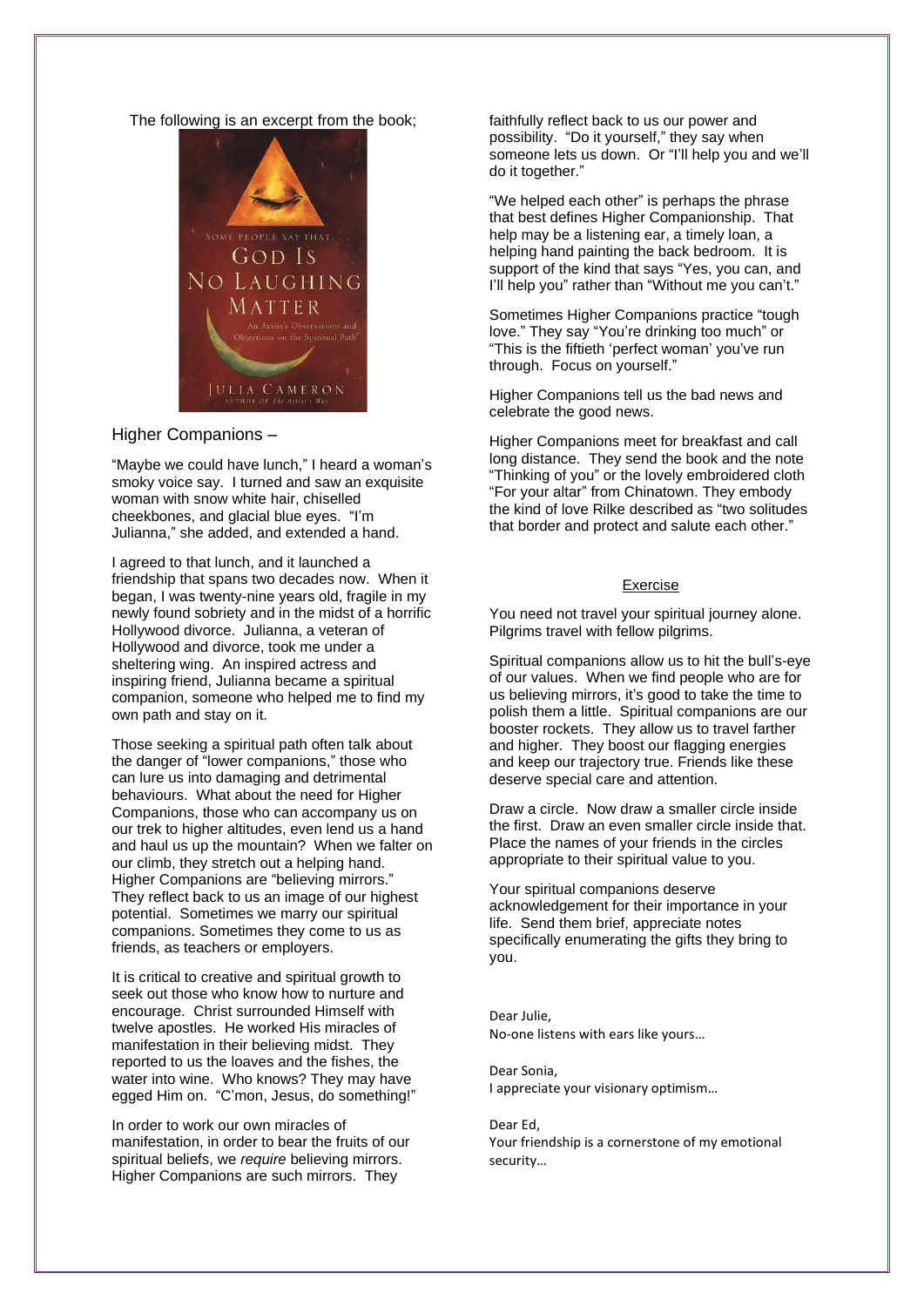#### The following is an excerpt from



"This book is not about appreciating poetry and philosophy as much as it is about applying the wisdom of these writers to our everyday lives. All the selections in this book convey messages from sensitive, highly creative, and productive individuals who were alive here at one time, just as you and I are today."

- Dr. Wayne W. Dyer

Is our destined end or way; But to act, that each tomorrow Find us farther than today.

Art is long, and Time is fleeting, And our hearts, though stout and brave, Still, like muffled drums, are beating Funeral marches to the grave.

In the world's broad field of battle, In the bivouac of life, Be not like dumb, driven cattle! Be a hero in the strife!

Trust no Future, howe'er pleasant! Let the dead Past bury its dead Act, -- act in the living Present! Heart within, and God o'erhead!

Lives of great men all remind us We can make our lives sublime. And, departing, leave behind us Footprints on the sands of time.

Footprints, that perhaps another, Sailing o'er life's solemn main, A forlorn and shipwrecked brother, Seeing, shall take heart again.

Let us then be up and doing, With a heart for any fate; Still achieving, still pursuing, Learn to labour and to wait.

> Henry Wadsworth Longfellow (1807-1882)

**ENTHUSIASM** 

A Psalm of Life

Tell me not, in mournful numbers, Life is but an empty dream! -- For the soul is dead that slumbers, And things are not what they seem.

Life is real! Life is earnest! And the grave is not its goal; Dust thou art, to dust returnest, Was not spoken of the soul.

Not enjoyment, and not sorrow,

*American poet, translator, and college professor, Henry Wadsworth Longfellow is considered both a popular and a serious poet.*

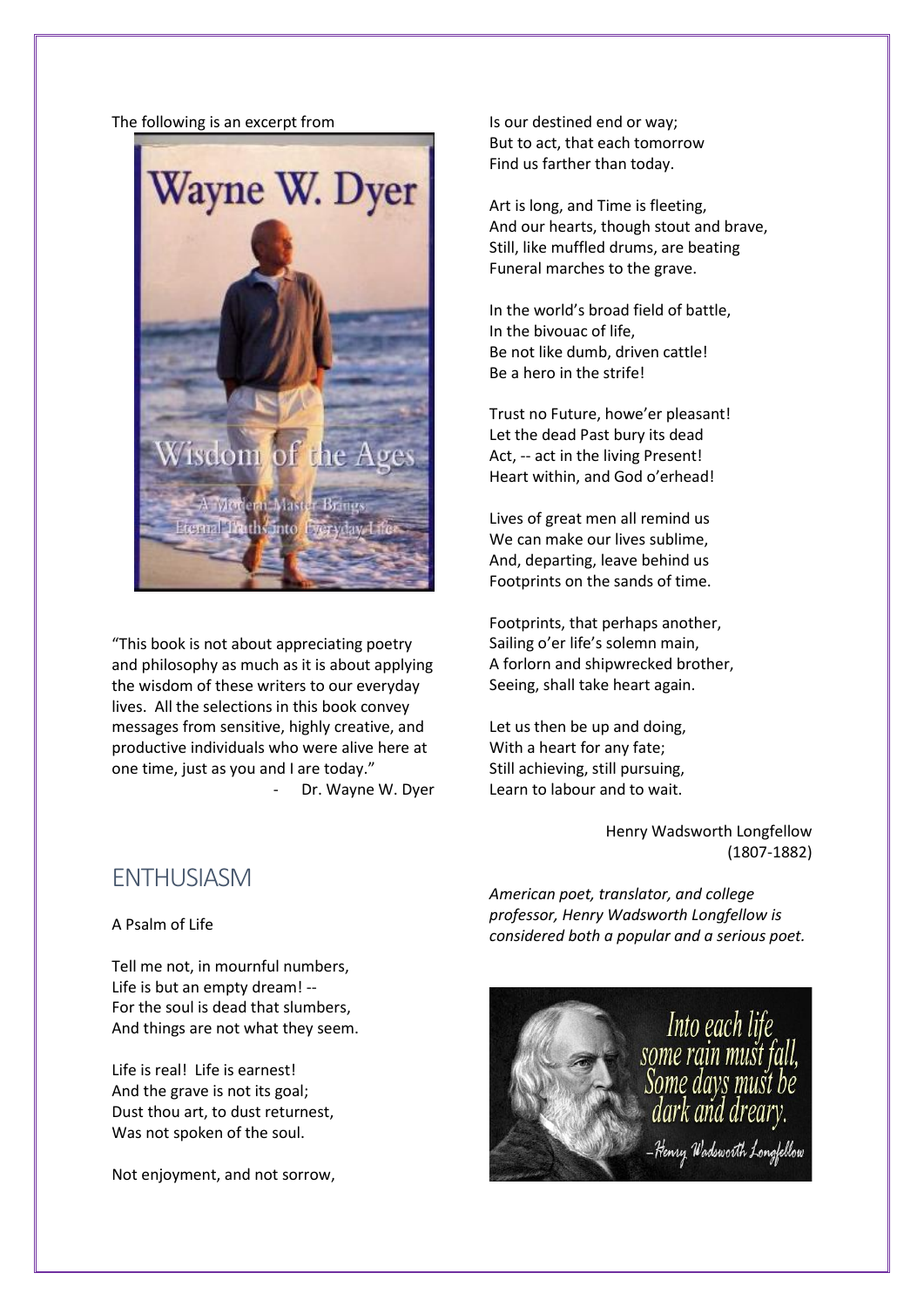#### The following is an excerpt from;



" …Amazing, Interesting and amazing. But what is the point of telling me all of this?

It's important for you to know that you've *made it all up.* The idea that "might is right," or that "power is strength," was born in your male-created theological myths.

The God of wrath and jealousy and anger was an imagining. Yet, something you imagined for so long, *it became real*. Some of you still consider it real today. Yet it has nothing to do with ultimate reality, or what's really going on here.

#### And what is that?

What's going on is that your soul yearns for the *highest experience of itself* it can imagine. It came here for that purpose – to realise itself (that is, make itself real) in its experience.

Then it discovered pleasures of the flesh – not just sex, but all manner of pleasures --- and as it indulged in these pleasures, it gradually forgot the pleasures of the spirit.

These, too, are pleasures – greater pleasures than the body could ever give you. But the soul forgot this.

Okay, now we're getting away from all the history, and back into something you've touched on before in this dialogue. Could You go over this again?

Well, we're not actually getting away from the history. We're tying everything in together. You see, it's really quite simple. The purpose of your soul – its reason for coming to the body – is to be and express Who You Really Are. The soul yearns to do this; yearns to know itself and its own experience.

This yearning to know is life seeking to be. This is God, choosing to express. The God of your histories is not the God who really is. That is the point. Your soul is the tool through which I express and experience My-self.

#### Doesn't that pretty much *limit* Your experience?

It does, unless it doesn't. That's up to you. You get to be the expression and the experience of Me at whatever level you choose. There have been those who have chosen very grand expressions. There have been none higher than Jesus, the Christ – though there have been others who have been equally as high.

#### Christ is not the highest example? He is not God made Man?

Christ is the highest example. He is simply not the only example to reach that highest state. Christ is God made Man. He is simply not the only man made of God.

Every man is "God made Man." You are Me, expressing in your present form. Yet don't worry about limiting Me; about how limited that makes Me. For I am not limited, and never have been. Do you think that you are the only form that I have chosen? Do you think you are the only creatures whom I've imbued with the Essence of Me?

I tell you, I am in every flower, every rainbow, every star in the heavens, and everything in and on every planet rotating around every star.

I am the whisper of the wind, the warmth of your sun, the incredible individuality and the extraordinary perfection of every snowflake.

I am the majesty in the soaring flight of eagles, and the innocence of the doe in the field; the courage of lions, the wisdom of the ancient ones.

And I am not limited to the modes of expression seen on your planet alone. You do not know Who I am, but only think you do. Yet think not that Who I am is limited to you, or that My Divine Essence – this most Holy Spirit -- was given to you and you alone. That would be an arrogant thought, and a misinformed one.

My Beingness is in everything, Everything. The All-ness is My Expression. The Wholeness is My Nature. There is nothing that I Am Not, and something I Am Not cannot be.

My purpose in creating you, My blessed creatures, was so that I might have an experience of Myself as the Creator of My Own Experience.

### Some people don't understand. Help all of us to understand.

The one aspect of God that only a very special creature could create was the aspect of Myself as The Creator.